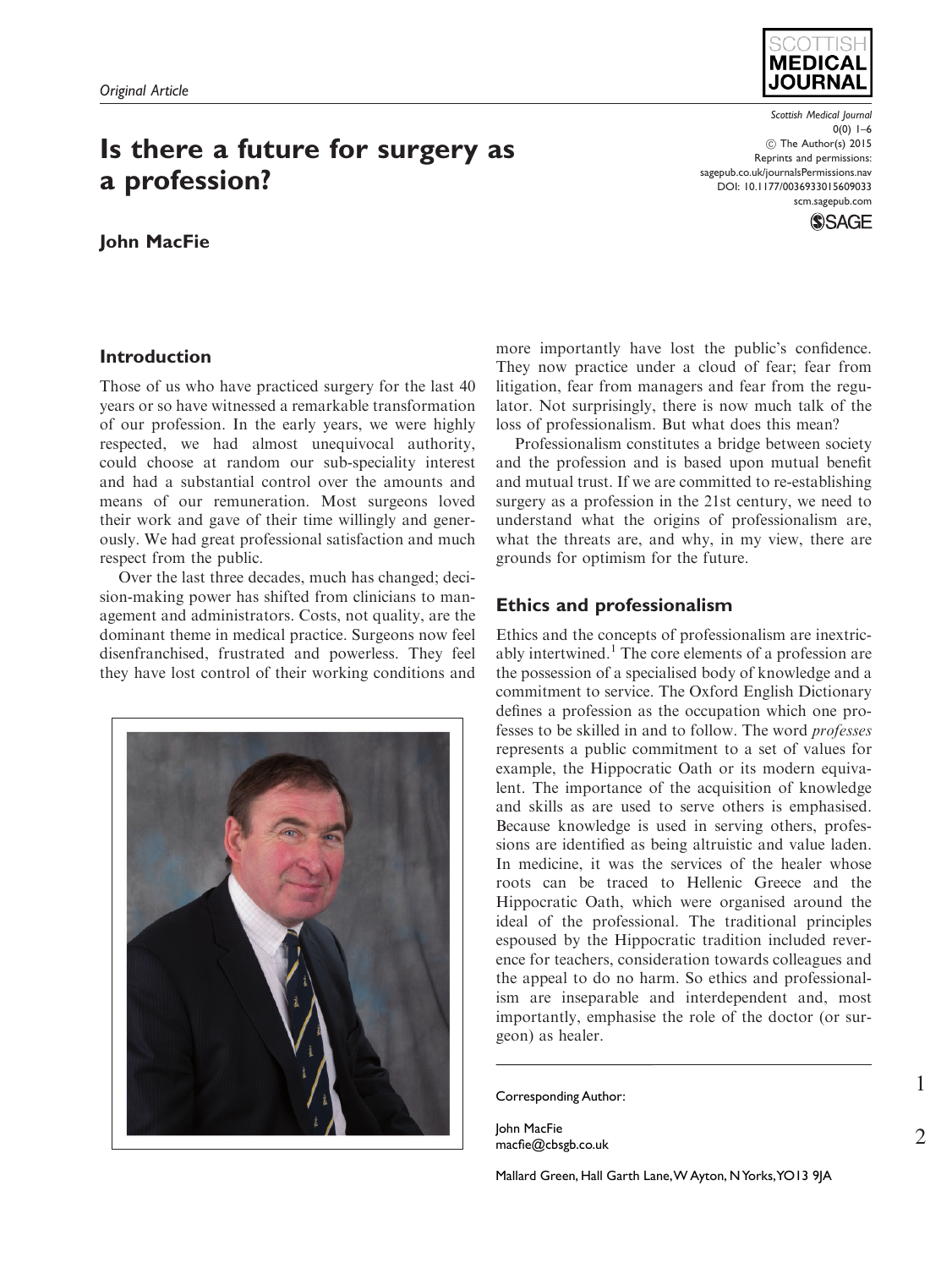## Threats to the professional

Many factors, alone and in combination, have contributed to the perception of deprofessionalisation in medicine. These are summarised in Table 1.

## Trade unionism: professionalism vs. profession

Professionalism and profession are words with elastic meanings that should be separated from each other in debate.<sup>2</sup> A profession is any group with a special body of knowledge, standards of education and practice and an ethical framework based on a social contract that permits a high degree of self regulation. Ethical prin-[3](#page--1-0) ciples are important descriptors of a profession. The word profession means 'a declaration or promise or commitment' which is publically stated. That promise is made in every clinical encounter when the doctor offers to help those in need with their specialised knowledge. That promise infers that competence, knowledge and skills will be used for patient advantage even if this means some degree of sacrifice on behalf of the doctor.

> Professionalism, in contrast, denotes a self-protective, self-interest promoting guild spirit in an organisation

#### $5$  Table 1.

Trade unionism The market place The implicit contract Evidence-based medicine Increasing specilaisation

protective of its privileges. This epitomises the trade union approach. Deprofessionalision of this corrupted form of profession is not necessarily always to be regretted. These differences are illustrated in Figure 1.

But doctors, surgeons, have to make a living and it would be unreasonable not to expect them to have some vested interest in their material reward for services provided. For doctors, who are usually employees, this serves to emphasise the inevitable conflict in their loyalties between the organisation which employs them, which seeks to make profit and the patient, to whom they owe a duty of care.

We cannot ignore the intrusion of costs into modern healthcare. This leads us directly to the next threat to our profession, the market place.

## The market place

There is no doubt that recent years have seen a socalled 'commodification' of healthcare as a product like any other. As such, it is subject to the rules of the market place and the need to make profit. Concomitant with this has been a shift in professional values with greater emphasis on lifestyle and leisure activity. These changes were predicted over 30 years ago; many influential authors have predicted the pressures that would fall upon the profession of medicine as well as other professions. These have all increased greatly in the past three decades. Friedson, for example, was the first and most influential critic of contemporary medicines.<sup>3</sup> He stressed that medicine had used control over its knowledge base to gain a dominant position in society and within healthcare and had put its own welfare above that of society while failing spectacularly to

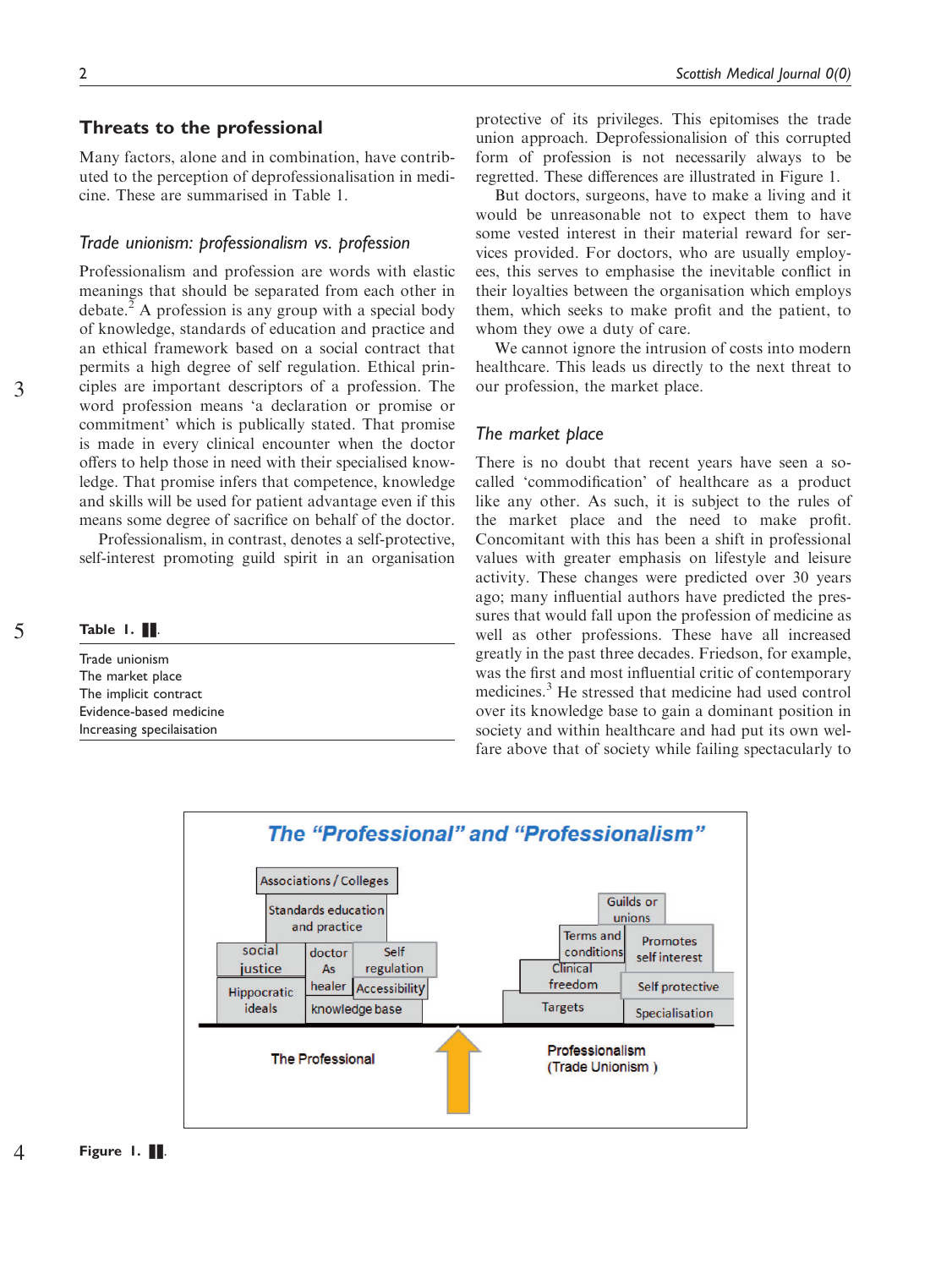

## Figure 2.  $\blacksquare$ .

self regulate. Others noted the closed nature of the profession and predicted that medicine would lose status through a process of de-professionalisation. $4$  Many anticipated the market-driven changes that have occurred in recent years. In 1982, McKinley described the proletarianisation of American medicine, predicting that physicians would be reduced to selling their services in a competitive environment dominated by corporate interests playing physicians off against each other to diminish the unit price.<sup>5</sup> How apposite this is to the unseemly sight of surgeons competing for waiting list initiative work in private hospitals or soon, no doubt, in diagnostic and treatment centres. Other commentators have observed that medicine has sought to improve its position in society with little thought for the public good, gaining a monopoly over healthcare and then manipulating the market to create demand. The manipulation of waiting lists by a minority is a good example of this.

These factors all illustrate the self-serving power of a professional elite. Medicine, surgery in particular, is no longer trusted and as such loses significant influence. Alford described a concept of rationalisers who were found in state bureaucracies who seek to control the medical market place in the name of cost effectiveness.<sup>6</sup> These were to be distinguished from the monopolisers who are the medical associations and medical schools who seek to defend the status quo. There is no doubt who has been more successful in recent years. By the early 1990s, medicine as a profession was completely controlled by the state in countries such as ours or Canada, or by state and corporate interests in countries such as the USA. A consequence of this is that the public now perceive the problems of provision of healthcare as being the responsibility of the state and not necessarily of doctors. A further consequence is that society no longer holds the medical association in the high regard it used to do in the past. Krause in 'Death of the Guild' describes the medical profession's loss of power to the state and draws analogy with many of the guilds of the 19th century which formally considered themselves powerful and immortal and which have now disappeared.<sup>7</sup> The Colleges and some Associations should take heed.

One unforeseen consequence of market forces in medical care has been erosion of the so-called 'implicit contract'.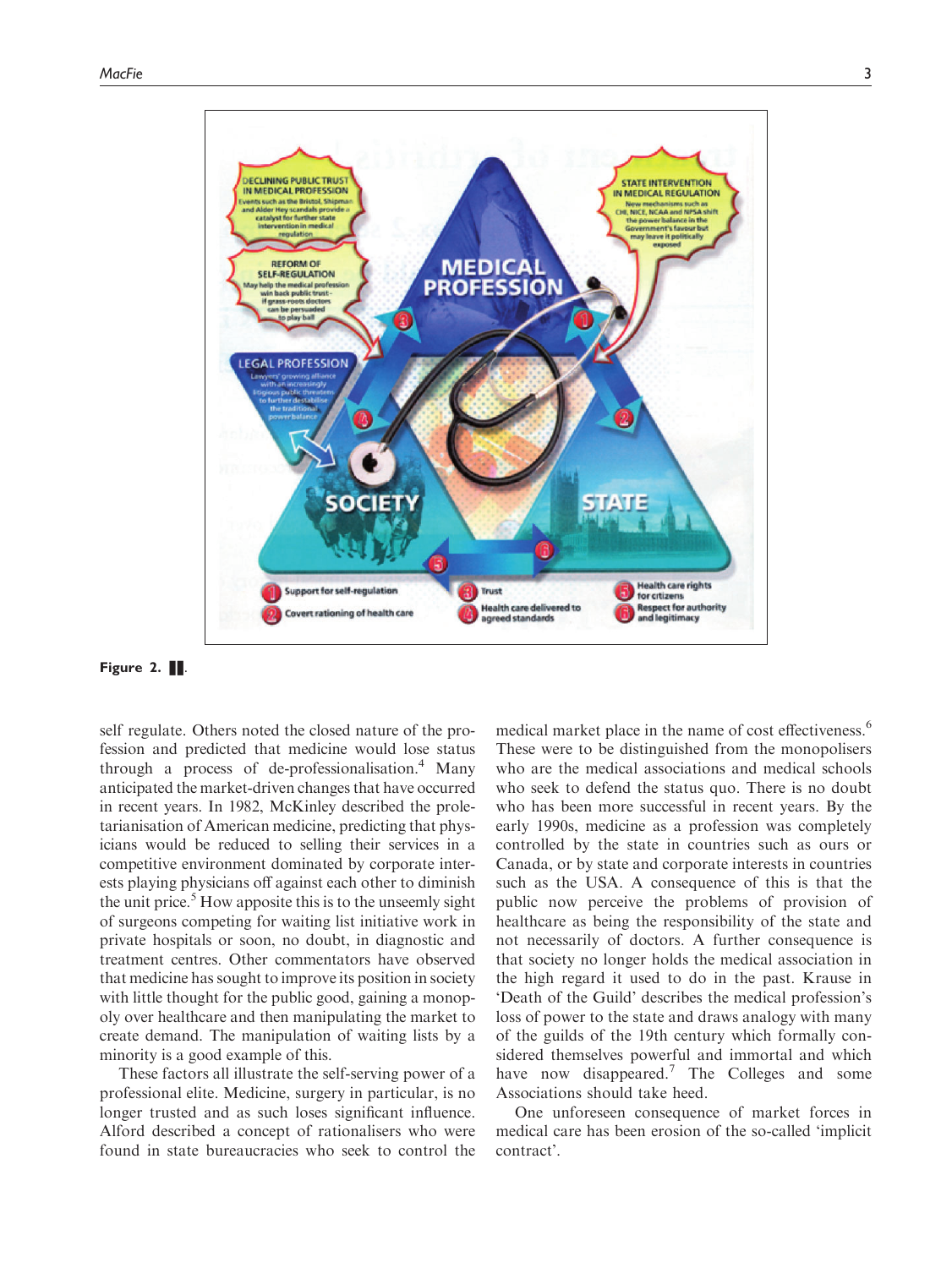## The implicit contract 8\*

The 'implicit contract' describes a symbiotic relationship between the public (society), the medical profession and the State.<sup>8</sup> It has been described as a stable triangle of political forces based on mutual benefits.<sup>9</sup> Society was given healthcare rights by the state, and this healthcare was provided to a high standard by the medical profession. The state gained legitimacy and authority from society for providing healthcare, and relied on the medical profession to ration public resources. By providing high-quality care and applying resources appropriately, the medical profession gained the trust of citizens and the privileges of self regulation and professional autonomy within the NHS from the state.

In actuality, the implicit compact was the government granting the medical profession a large measure of autonomy and control over its work and its regulation. In return, doctors accepted the right of government to determine the budget and the broad national policy framework. As a consequence, doctors took decisions on the priority for treating patients within the available budget and politicians did not seek to influence these decisions. There was a degree of collusion between the government and the medical profession about not interfering in each other's sphere of responsibility.

This is now all under threat as a consequence of high-profile cases in recent years, which have painted doctors and the profession in very poor light. These cases have led to a breakdown in trust between the profession, the society that it serves and the government.

This diminution in trust is exemplified by the exponential growth of agencies outside the NHS, all of which are government funded and all of which seek to make decisions on matters relating to healthcare and are often dominated by non-medical personnel. NICE, CQC, Monitor HQIP are all examples of such quangoes.

#### Evidence-based medicine

The old paradigm of medical training and learning was based primarily upon clinical experience. Implicit to this was the importance of apprenticeship and a deference to authority. Sadly, the system permits continuation of treatments based largely on faith and tradition. As Chantler said 'medicine used to be simple, ineffective, and relatively safe. Now it is complex, effective, and potentially dangerous'.<sup>10</sup>

One reason evidence-based medicine (EBM) evolved was as a consequence of perceived inadequacies in the old system. There was understandable distrust of the old meritocracy and discontent was fuelled by the

'God of cost effectiveness'. Unfortunately, EBM has become a cult, almost a religion. It is led by managers, politicians and patient groups and not always by clinicians.

We have elevated the science published in journals and presented at meetings as being incontrovertible fact. Our search for certain proof has eroded valuable components of patient care such as comforting, explaining, listening, hand holding. These are all 'passe' in the EBM revolution. Note, importantly, that these are all attributes of the healer.

The proponents of EBM encourage the production of guidelines. Guidelines are loved by managers and politicians because they standardise healthcare, and this is considered cost effective. But guidelines have major drawbacks; these assume that the conclusions from clinical trials are always correct and we know that this simply is not the case. Further, guideline writers have a propensity to extrapolate unrepresentative trial data often carried out in specialist centres, to general populations or individual patients. Guidelines also encourage conformity. Sir Clifford Allbutt of Leeds said in 1906 that the prime condition of progress was to think the unthinkable. The greatest threat to progress is conformity. Guidelines might be cost effective but they guarantee conformity. As such, they necessarily stifle progress.

We presume we are better doctors or surgeons with the new science of EBM, but I am not so sure.

#### Increasing specialisation

I am not a 'Luddite' and as a specialist myself recognise the clear benefits of specialisation for a limited number of conditions. There is unequivocal proof that specialist care is associated with improved outcomes for a limited number of procedures. However, these axioms repeated ad nauseam at clinical meetings, supported by the medical press and regarded as untouchable by the guideline writers ignore the clinical reality of everyday practice. The great majority of clinical conditions, are by definition, because they are the majority, common. We need doctors, surgeons, to look after the majority not just the minority.

So, as recognised in the recent Greenaway report, we need generalists.<sup>11</sup> But from the perspective of professionalisation, we need to recognise the potential hazards of specialisation. The problem is that being a generalist is perceived as demeaning. Generalism has a low status, there is more money in specialising and modern society has come to venerate the specialist as a proxy for 'better'.

Specialisation does have drawbacks; it breaks down continuity of care, promoting the 'not in my clinical area' response that fuels endless internal specialist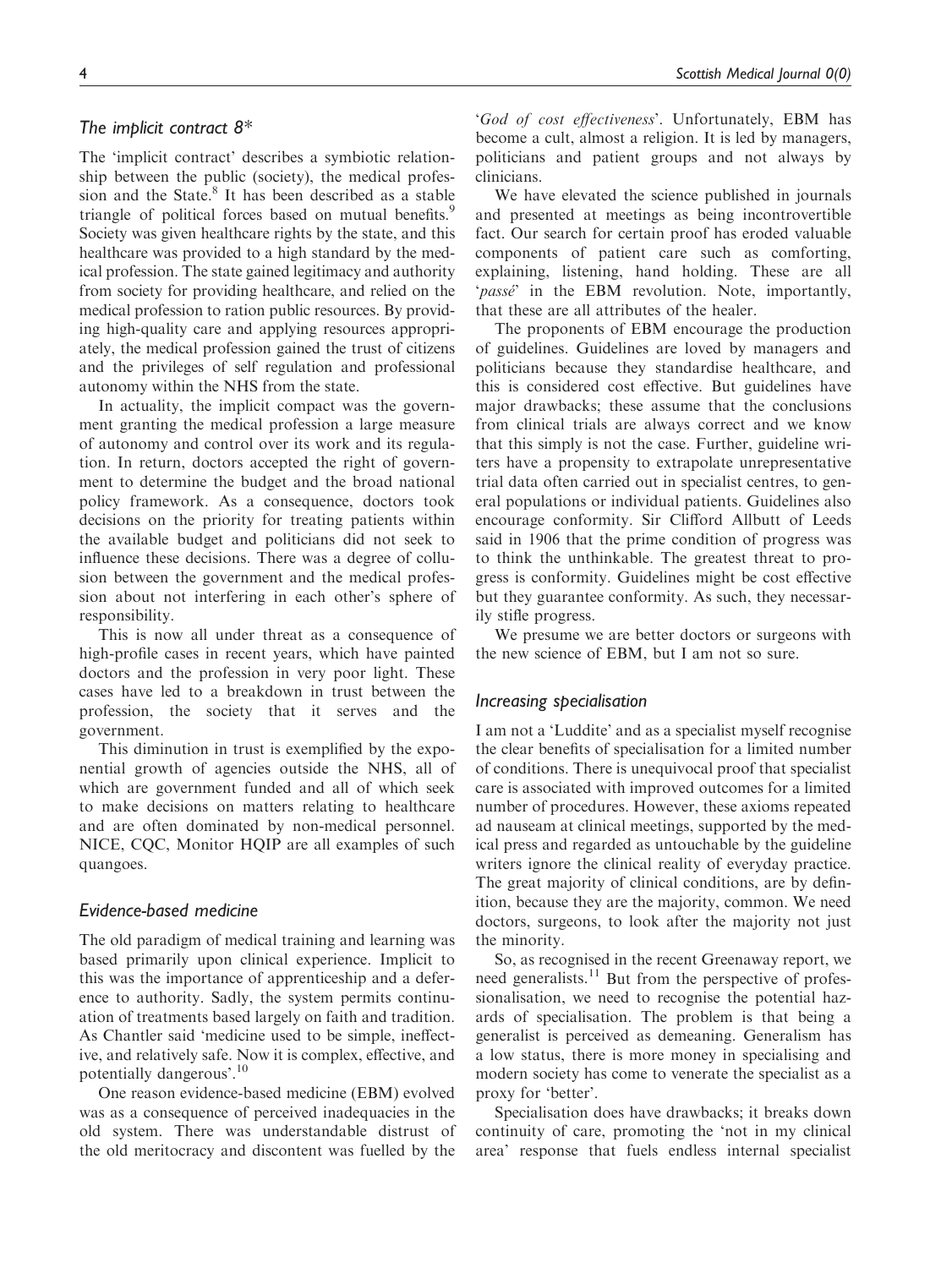referrals which waste time and resources. It means that health professionals are reticent to make decisions outside their specialty, which leads to a creeping paralysis of medical systems. Specialist opinion now dominates guideline development leading to the unblinkered extrapolation of unrepresentative trial data into general populations. Specialisation promotes medical tribalism in which clinicians aggressively defend their clinical turf and are unwilling to accept criticism. Specialisation encourages clinicians to work in selective silos rendering them less susceptible to outside influence. Specialisation encourages self-protectionism and elitism. Unchecked, it will lead to increased fragmentation of the medical profession.

Conversely, and paradoxically, were the sub-specialities in medicine and surgery to openly embrace the need for the generality of care, then their own longterm survival would be more probable.

#### Reasons for optimism

There are, in my view, three reasons to be optimistic:

Firstly, despite the fact that medicine has lost control of the market place, and as such its ability to bargain has been greatly reduced, nonetheless few question the role of the medical profession in the setting and maintaining of standards. Colleges and Speciality Associations must take advantage of opportunities now presented to rebuild trust by openly espousing a public service commitment.

Secondly, because medicine as a profession no longer controls healthcare systems, it is perceived as being more objective when it offers commentary and advice. The role of the profession as a source of impartial expertise may then become re-established. Repeated surveys of public opinion demonstrate a continued Trust in doctors, despite the adverse publicity of recent years. This suggests that the public still look to the profession for advice.

The third cause for optimism is society's need for and dependence on the healer. As Cruess et al. described, the mystique of medicine has been retained through the role of the healer.<sup>4</sup> This is particularly true for surgery. The unique place of surgery within medicine as a profession was exemplified in an excellent article by JM Little entitled 'Ethics in Surgical Practice'.<sup>12</sup> In this, he talks about the ethics of surgery and describes five factors that distinguish surgery from other aspects of medicine and which underpin the ethics of surgical practice. These are: rescue, proximity, ordeal, aftermath and presence. Rescue recognises that surgery is an assault on the person and thereby to consent to surgery intimates that the surgeon rescues the patient from their disease. Surgeons can abuse this by overrating the benefits of surgery or not being honest about complications or mortality. Proximity recognises that the surgeon enters into a relationship with the patient which is unlike any other. By the end of the surgical encounter, the surgeon will know things about the patient's body that are hidden from the patient. Proximity is an unbalanced privileged relationship which is easily abused if not acknowledged. Ordeal recognises that surgery is something to be endured. Surgeons should not forget that whilst they may enjoy their operations, the patients most certainly do not. Aftermath recognises that surgical procedures leave scars, stomas, stiffness, discomfort and recurrent symptoms that all serve as reminders of the past illness. As Little states, the burdens of survivorship may be lifelong. Finally, Presence, which in many ways is the most compelling of Little's five principles. In this, it is recognised that what patients want most from their surgeons is their presence. Patients want their surgeon to demonstrate his or her commitment to a caring role by being there and being available to talk.

Little's principles provide a framework by which surgeons can establish and maintain trust, not only with individual patients, but also with wider society. In this context, I would add the principles of veracity and audit.

Over the past few decades the relationship between surgeons and their patients has deteriorated for all the reasons outlined above. If surgeons as a profession take the opportunity to rebuild trust with their patients, then their future as a profession is guaranteed.

# The future

Surgeons are, and will be, professionals. But this is not to ignore the overwhelming influence of the market economy on the day-to-day practice of each and every surgeon. While individual surgeons may feel that outside agencies have no right to influence their practice on the grounds of cost or the spurious argument of clinical independence, they would be entirely wrong. Surgeons have a moral and an ethical responsibility as professionals to advise on appropriate treatments taking into account cost effectiveness. The maverick surgeon promulgating the latest robotic or laparoscopic procedure is acting unethically, if these operations are unproven and performed to satisfy personal whims. Similarly, surgeons pursing the latest technological technique, be it laparoscopic or otherwise, for many hours for reasons of personal pride and edification is wholly immoral. We, as surgeons need to evaluate new techniques from all aspects including cost effectiveness to provide that impartial advice referred to above to the budget holders in our